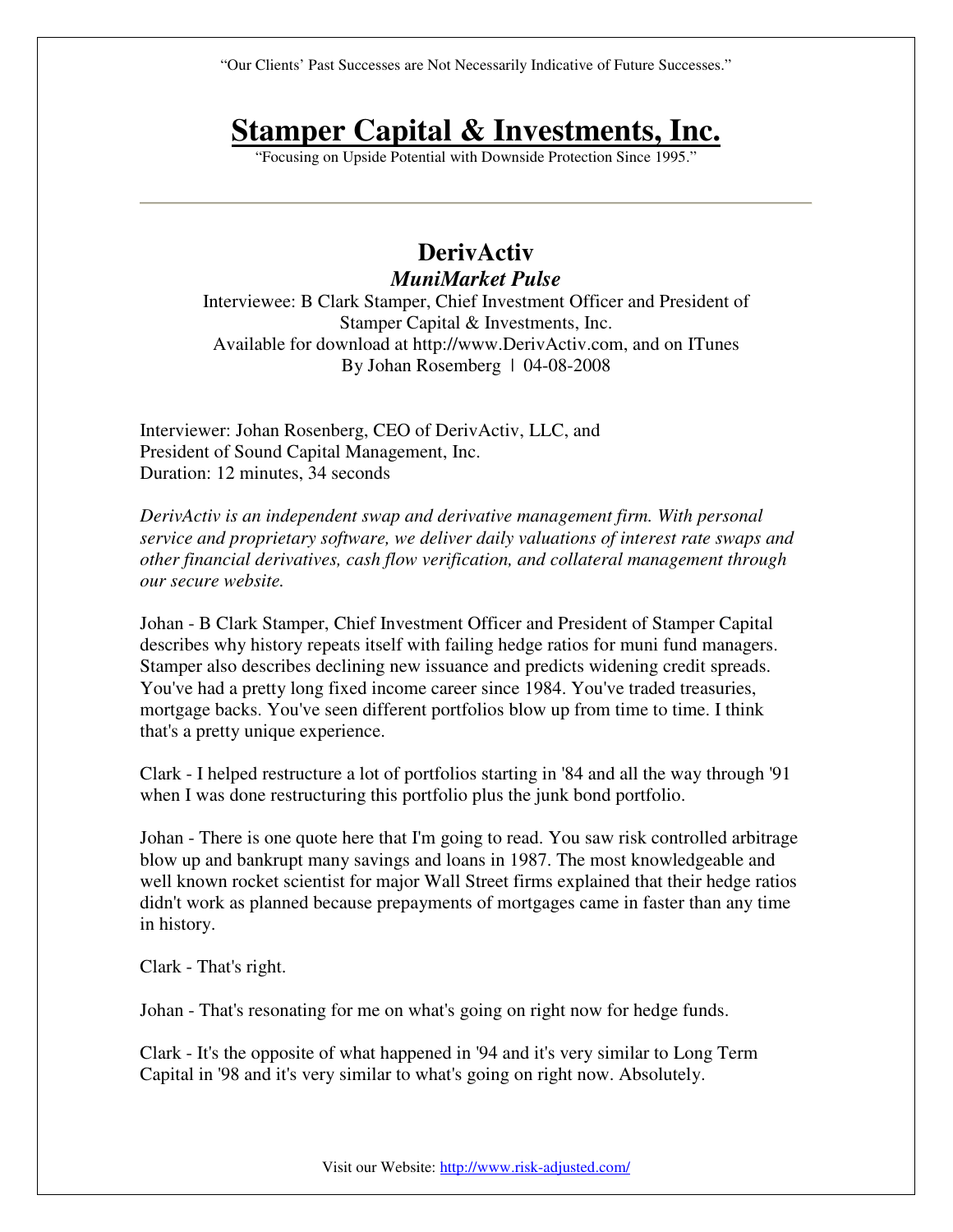Johan - A lot of muni hedge funds have hedged out with treasuries or LIBOR swaps and expected ratios to be XYZ and they're not, they're quite opposite.

Clark - Mostly those hedge ratios work within a certain band and when you get out of the band then the whole thing falls apart. That's what happened in almost every case. In '94 if you remember it was derivatives and instead of rates coming down and prepayments accelerating rates went up and prepayments slowed down and you had extension. So they had 30 day bonds, or what they thought were 30 day bonds, became 30 year bonds and then instead of being par they went down into the 80's. That actually made a lot of money market funds break the bucks.

Johan - What the market has done here has caused to munis to trade at 105 to 115 percent of treasuries just because of lack of liquidity in the muni space. There is one more interesting thing that I heard here which I think is fascinating. Some firms acting as prime broker overnight added 1.5% to the yield on the valuation of the munis and that forced a bunch of margin calls and frenetic selling.

Clark - Actually you had the first illiquidity event in March of '07 was a commercial paper and then in the middle of the year in June and July you had the muni insurers start coming under question and their stock prices are starting to drop. And that was the first time you had treasuries rally and munis trade off a little bit because the previous six years you had more and more hedge funds coming in and they were buying munis and shorting treasuries. Because they were buying munis the muni yield was going down and getting tighter and tighter and tighter and here was the first time where you saw a little shutter of the reverse of that. In October, November, you saw a little larger shutter and then you had the auction rate securities auction fails in January which upset the market a little bit and became more of a liquidity issue and it was such that it pushed prices of munis down even while treasuries were rallying and two giant hedge funds basically had margin calls and had to liquidate and that's why you had a terrible March.

Johan - That was sort of like the February timeframe. What I hear is they added this 1.5% yield premium to the valuation.

Clark - Those were the steps of how we got there. Again, it was the hedge ratio worked and worked and worked and worked for six years and then all of a sudden it didn't work.

Johan - I'm just going to extract from you quote here that you do things slightly differently, or that you have a wider band or you don't have as much risk tolerance.

Clark - No, we focus on the upside potential and downside protection of each investment on its own with respect to credit quality which would be like a mortgage or not having a mortgage or something like that, where it is in the capital structure. Just like underwriting a junk bond. Also with respect to security characteristics which would be the call and the sinker and the coupon and the dollar price and the yields versus the yield curve. Sometimes we give up downside protection and take on upside potential, however this last cycle of course we gave up upside potential and picked up a lot of downside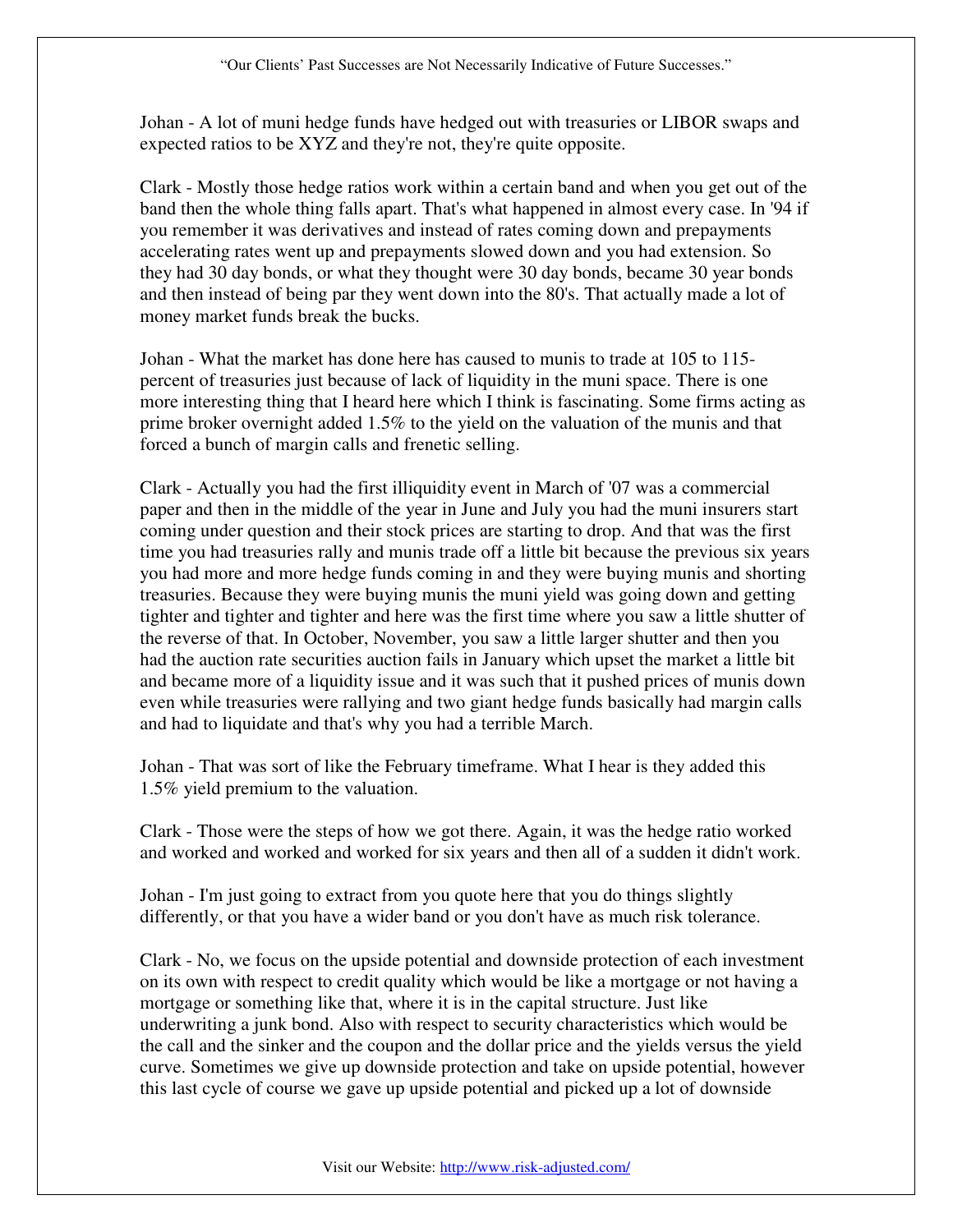protection which is why we performed so well, especially in February 2008.

Johan - What's going to happen here with secondary market volume as a result of more distress or not and where are muni yields heading in the rest of '08 in your opinion?

Clark - All of the volume is kind of slowed down because a lot of bonds that normally would be called they can't really reissue insured because the insurance isn't respected enough so they are not getting enough bang for the buck as far as bringing the yield down to refinance. The amount of new issuance has plummeted a huge amount and the secondary is pretty weak. The bid is just weak, all except for the higher quality issues. However we've seen somewhat of a rebound in the bid since the Bear Stearns bailout. Looking forward I think the easy call is lower quality yields probably go up. The highest quality yield, escrow type bonds, AAA underlying on their own, no insurance, that's a tougher question. It could be going down. We could be more in an environment like Japan where they have very low and lowering interest rates for a long period of time.

Johan - The absolute rate curve is going down but credit spreads are widening so depending on - the people who don't need to borrow are going to have better rates.

Clark - Exactly. The people who don't need the advantage will get the advantage. The people who need the money will have to really pay for it.

Johan - I just want to come back to this buying bonds with insurance or not. I was looking at a couple of healthcare bonds that priced on the 31st. One was a \$28 million deal, A- underlying, sold in Wisconsin and on the same day, 31st, we had another deal that was A2/A+ with Ambac insurance through the Illinois Finance Authority. Both healthcare, both in the A category, but it was anywhere from 25-40 basis points of a yield differential. I looked at that and I said, 'what were the differences between these two bonds?' One is a little bit of size, one was A- versus A2/A+ and then the Ambac insurance. OK, maybe Ambac insurance really does deliver value or the credit cliff between an A2/A+ and an A- is so steep that that's why this other bond priced so poorly.

Clark - That was probably more the reason.

Johan -You think that just within the A category the credit cliff is that steep?

Clark - I think that once you get down to A and lower the market is all over the map. I have some private accounts I've been liquidating, just not even worrying about the insurance but looking at the underlying ratings. If the underlying rating is AA or A+, no problem, but once it gets to A on down, the bid is really spotty.

Johan -You wouldn't attribute any of that lower coupon the Ambac insured to actually the Ambac insurance . . .

Clark - The fortunes and the viewpoint of people on Ambac have been going back and forth but the stock is still way down. I would say the market in general still is not giving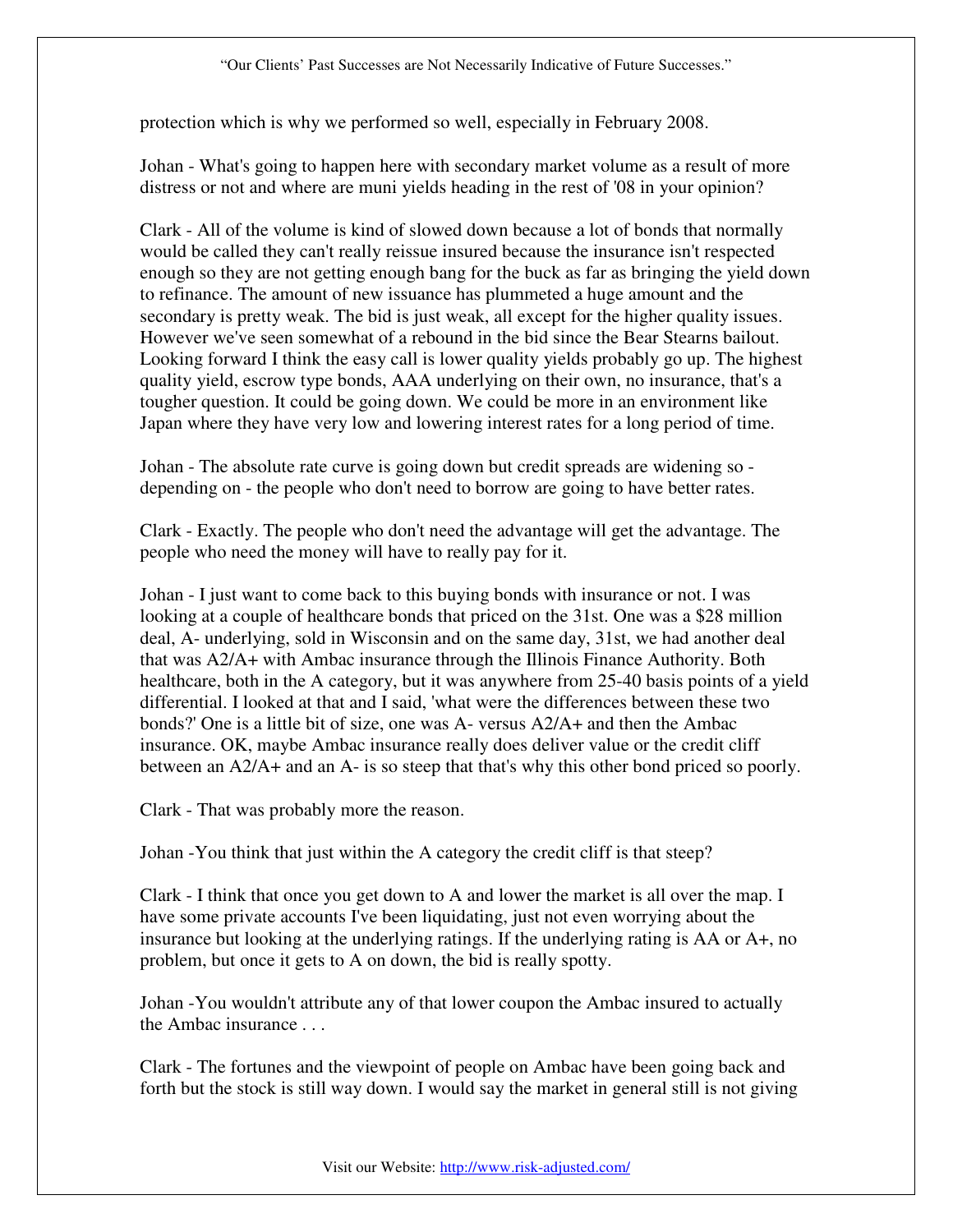them a huge amount of value.

Johan - Would you say the same thing for MBIA bonds right now?

Clark - Probably the same thing, yes. I've been liquidating a lot of bonds that are MBIA or Ambac and believe me the differential is what the underlying rating is or what the underlying credit is. It's not the insurance.

Johan - When you are looking for value in bonds, I looked at your profile here it looks like a big percentage of your bonds are AAA rated and when you look for value in bonds, are you looking at buying bonds in different parts of the curve and looking at between 10 and 15 right now or long or short, or do you just look at the whole bond and buy a little bit across the whole curve?

Clark - We look at each individual bond on its own with respect to credit quality. Upside potential and downside protection with respect to credit quality characteristics and also with respect to the security characteristics. Right now, like I said, we are not really giving any insurance except for FSA much credit so are really focusing on the underlying rating and even more importantly the underlying security. Is it a first mortgage, is it a net water revenue bond, is it a GO. Is it an unsecured senior debt obligation of a hospital, that would be something that we are not too hot on. Then we are looking at it versus the interest rate environment, the yield curve. The curve has steepened a lot so if we were going to buy longer bonds, we'd buy longer duration bonds because they could rally. However, like I said, I'm not too constructive especially on lower quality bonds as far as there interest rate direction, so I'd only buy the highest quality. What we are buying, we buy a lot of cushion bonds, that would be big coupon bonds, trading to a short call. If they were non-callable they might trade at \$120 for an example, but they are called at 102 so the trade at 103, so we have 17 points of downside protection. In that example, so the bond market, the muni market could drop about 17 points before that bond would drop, in the meantime we are getting a bigger coupon. However, once that bond drops, then it loses its downside protection. It doesn't have much upside potential because it could be called away so we would sell that bond and maybe buy discount market performer down in the low 80's that had a lot of room to run. We are looking at it versus the entire curve, versus the entire call schedule and the sinker and also with respect to credit quality.

Johan - Are you buying bonds from across the US or just mainly California in-state bonds.

Clark - We're national. We have a few states that are over 10%. California is one. However, most of those, at least probably about half of those bonds are escrowed. We really like escrowed bonds because they have the highest credit quality. So we are not really state specific right now. Sometimes when certain states are trading in particular very cheap we will be buying those, but that is not true right now. They are all about even. It really has to do with the individual bonds more than going after any particular category.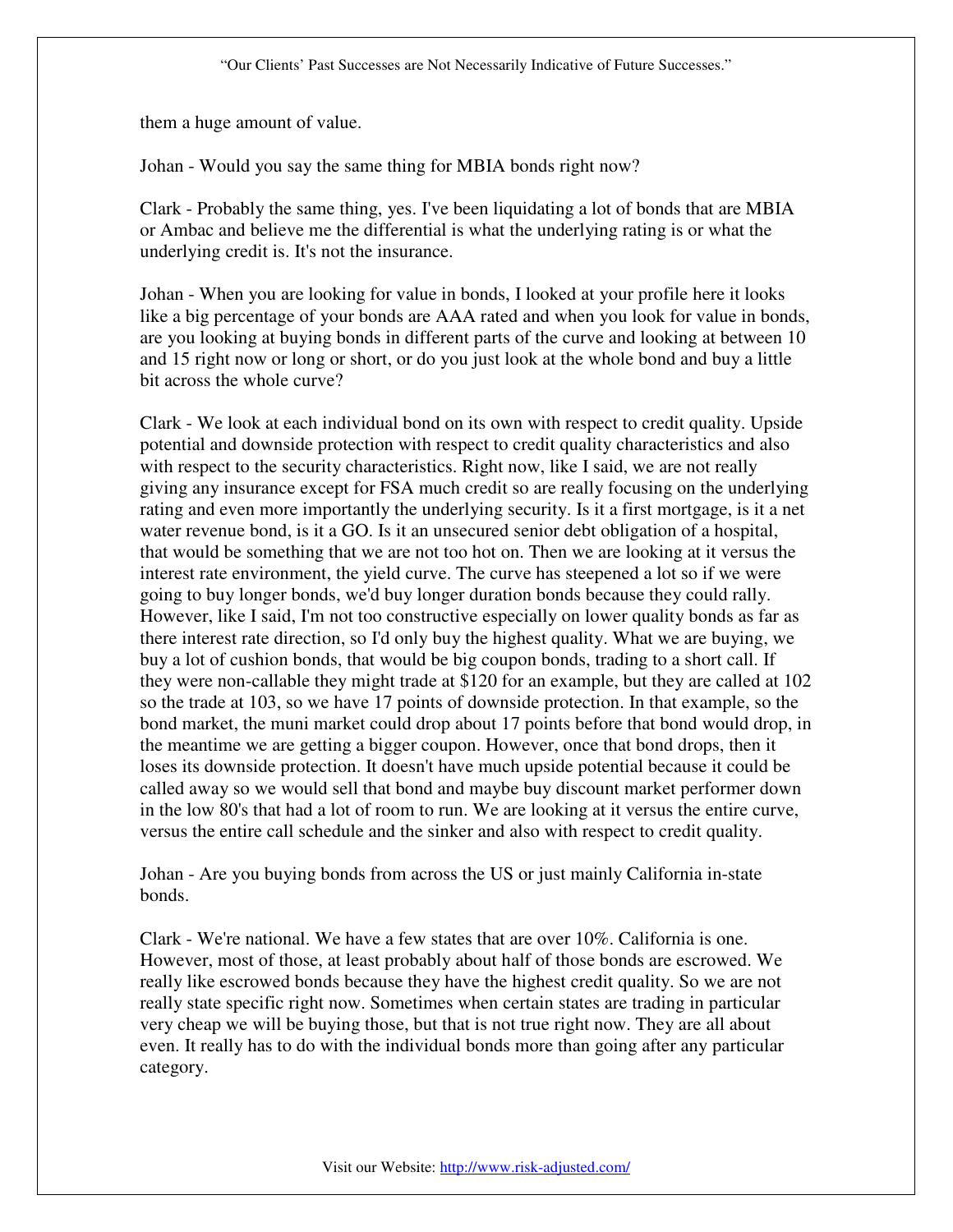Johan - Are you following the Kentucky versus Davis case in the Supreme Court.

Clark - We followed that and it was funny someone asked me a question about that last week and I kind of had forgotten all about it. It's totally fallen out of the press because I think of all the stuff having to do with auction rate preferred, the auction rate securities and the insurance problems. My view on that is if they do make these bonds not be special for each state that they'll get the congress to create a new law which basically makes it how it is already right no. I don't see how they would let that go away.

Johan - It's just too messy.

Clark - I think it would be very painful for certain states, like California, the high tax states.

Stamper Capital & Investments, Inc. provides portfolio management services exclusively for institutional and high net worth accounts and does not sell the mutual funds for which it is a sub-adviser. Also, please note: purchasers of mutual funds must receive a copy of a particular mutual fund's prospectus before a purchase is made.

Stamper Capital & Investments, Inc. has been the sub-adviser to this Fund since October 1995 and B. Clark Stamper, our President, has been its Portfolio Manager since June 1990.

Past performance does not guarantee future results, and current performance may be higher or lower than the performance data quoted. Investment return and principal value of an investment will fluctuate so that investor's shares, when redeemed, may be worth more or less than their original cost.

Returns - Figures quoted are total returns calculated for the share class and time periods shown. Performance includes the reinvestment of income dividends and capital gains distributions. Performance does not reflect the deduction of taxes that a shareholder would pay on a fund distribution or the redemption of fund shares. Please go to Morningstar's and/or Lipper's websites for more information.

Disclaimer: This web site is for Stamper Capital & Investments, Inc. Institutional and High Net Worth Money Management only. Stamper Capital & Investments, Inc. is an independent registered investment advisor. Prior Performance achievements are not necessarily an indication of future performance. In other words, past performance does not guarantee future results. There are many types of risk and returns, and the tradeoffs among them can result in different positive or negative returns depending upon the subtleties of the specific credit and security characteristics. Investment return and the principal value of an investment will almost certainly fluctuate and can sometimes entail large losses. Note that Stamper Capital  $\&$ Investments, Inc., its clients, and/ or its employees may or may not be long or short any of the securities or investments mentioned on this website. Stamper Capital & Investments, Inc. does not sell the mutual funds